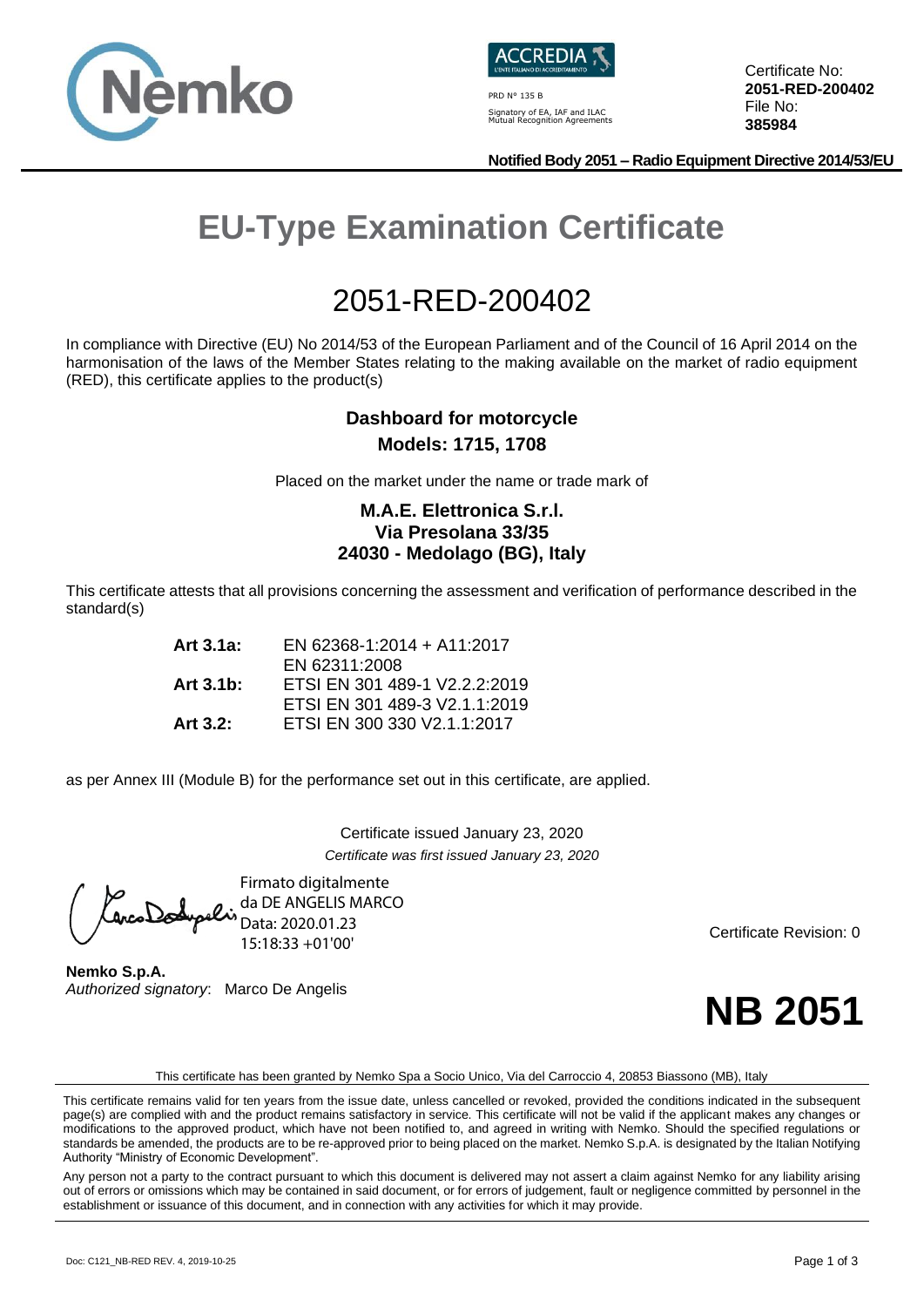



PRD N° 135 B Signatory of EA, IAF and ILAC Mutual Recognition Agreements Certificate No: **2051-RED-200402** File No: **385984**

### **ANNEX 1 – PRODUCT SPECIFICATIONS**

### **PRODUCT DESCRIPTION**

|                      | Equipment identification: Dashboard for motorcycle |
|----------------------|----------------------------------------------------|
| Model/type:          | 1715                                               |
| Variants:            | 1708                                               |
| Brand/trade name:    | M.9.E.<br><b>ELETTRONICA</b>                       |
| Supply voltage:      | 14.5 Vdc (typ.) – by vehicular battery             |
| Rated power/current: | 8 A                                                |

### **TECHNICAL CHARACTERISTICS**

| Type of radio interface: | <b>RFID</b>                                                                       |
|--------------------------|-----------------------------------------------------------------------------------|
| Intended purpose:        | Dashboard for motorcycles                                                         |
| Class of equipment:      | Class I, Sub-class 41 (Inductive applications) of Commission Decision 2000/299/EC |
| Frequency range:         | 134 kHz (ass. band $119 \div 140$ kHz)                                            |
| Transmit power:          | $-3.3$ dBµA/m $@$ 10 m                                                            |
| Modulation type:         | <b>FSK</b>                                                                        |
| Antenna type:            | Dedicated (model 652.4.032.1A)                                                    |
| Firmware:                | N.A.                                                                              |

### **MANUFACTURER**

| Name:    | M.A.E. Elettronica S.r.I.                          |
|----------|----------------------------------------------------|
| Address: | Via Presolana 33/35 - 24030 - Medolago (BG), Italy |

### **ADDITIONAL INFORMATION**

None.

Firmato digitalmente da DE ANGELIS MARCO Data: 2020.01.23 15:19:22 +01'00'

**Nemko S.p.A.** *Authorized signatory*: Marco De Angelis Certificate Revision: 0